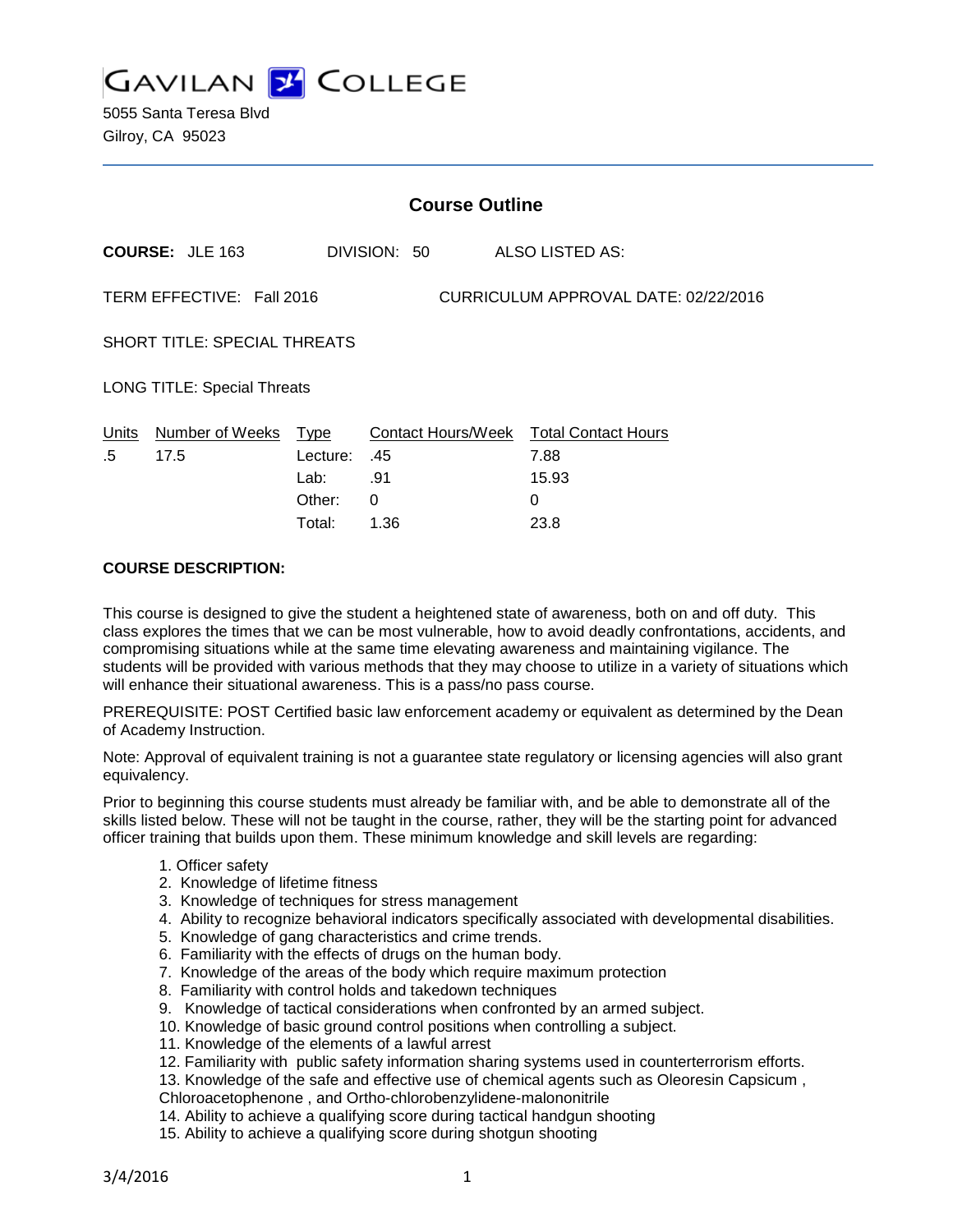16. Ability to achieve a qualifying score during AR15 shooting

17. Familiarity with the use of reasonable force and the considerations to be taken regarding the use of deadly force

- 18. Familiarity with crowd diffusion techniques
- 19. Knowledge of the role of law enforcement at incidents involving explosive devices

## **PREREQUISITES:**

Completion of JLE 100, as UG, with a grade of C or better.

#### COREQUISITES:

CREDIT STATUS: D - Credit - Degree Applicable

## GRADING MODES

P - Pass/No Pass

REPEATABILITY: N - Course may not be repeated

## SCHEDULE TYPES:

- 02 Lecture and/or discussion
- 03 Lecture/Laboratory
- 04 Laboratory/Studio/Activity

### **STUDENT LEARNING OUTCOMES:**

1. Recognize potential threats against law enforcement and demonstrate a variety of techniques for safely handling these threats during classroom scenarios.

Measure: Student application of expected skills, practical application of techniques, Role play PLO:

ILO: 2, 5, 7

GE-LO:

Year assessed or anticipated year of assessment: 2015

2. Identify and articulate the techniques of mental conditioning and the importance of mental conditioning in survival of critical incidents.

Measure: Class written assignments, discussion, POST test

PLO:

ILO: 1, 3, 7

GE-LO:

Year assessed or anticipated year of assessment: 2015

# **CONTENT, STUDENT PERFORMANCE OBJECTIVES, OUT-OF-CLASS ASSIGNMENTS**

Curriculum Approval Date: 02/22/2016

I. Welcome, Registration (2 Hours)

- A. Introduction
- 1. Background
- 2. Goals of the course
- 3. Application to the job
- II. Survival Principles and Concepts
- A. Overcoming Adversity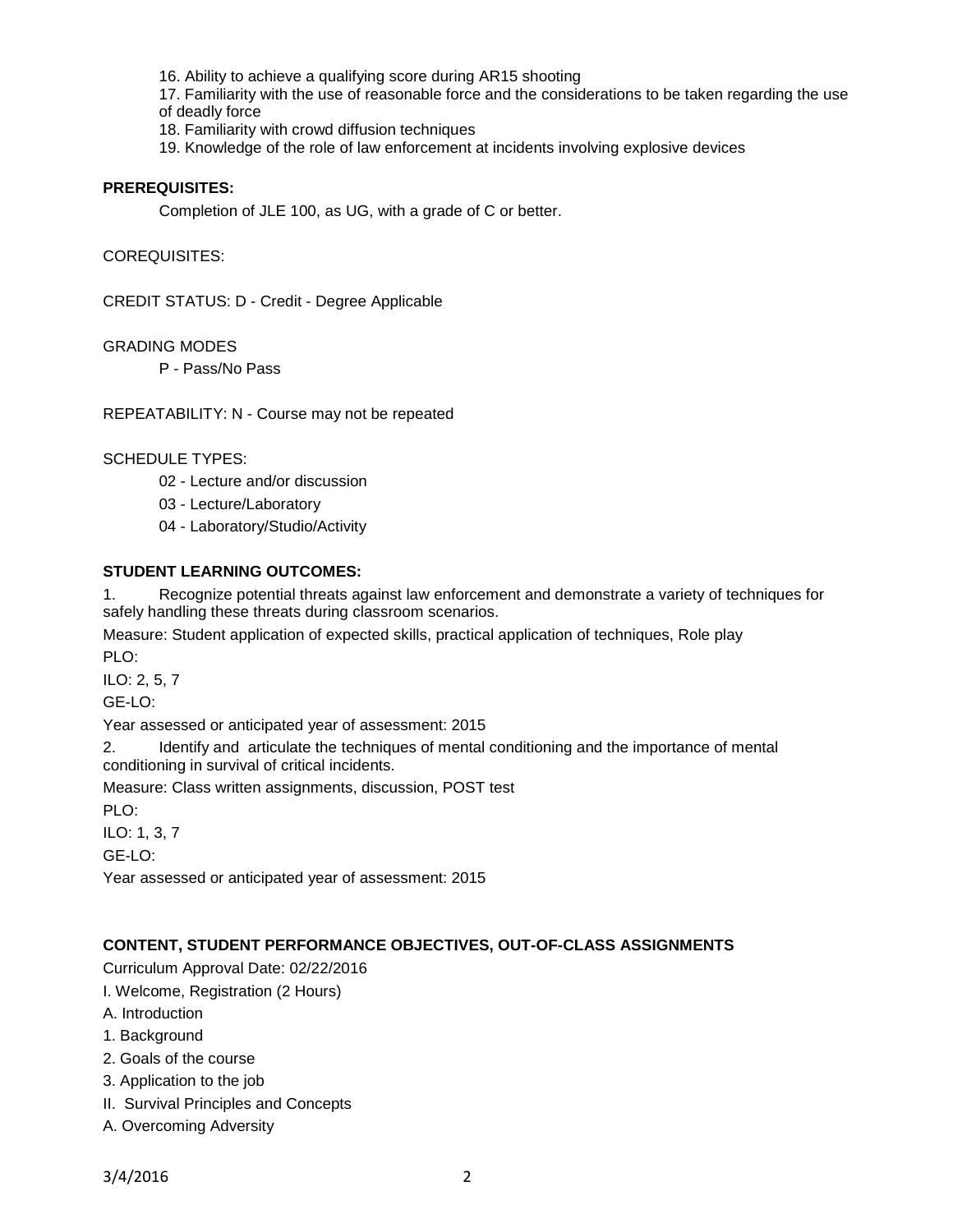- 1. Commitment
- 2. Faith
- 3. Pride
- B. Situational Awareness
- 1. Principals and concepts

SPO: Students will be able to identify the importance of vigilance and awareness and commitment to being safe as it relates to officer safety and officer survival.

Assignment: Review instructor handouts regarding principles and concepts of situational awareness.

- III. Awareness Orientation (2 Hours)
- A. Situational Awareness and Hyper vigilance
	- 1. Survival formula
	- 2. The effects of complacency
	- 3. The results of overreaction and under reaction
	- 4. Response versus reaction
	- 5. Anticipation versus expectation
- B. Preparation for on-duty contacts
- C. The 5%er mind set
	- 1. Maintaining vigilance
		- 2. Maintaining tenacity
		- 3. Resiliency
- IV. Unknown Risks and Mental Conditioning
- A. Handling Unknown Risks
- 1. The mental aspects of survival
- 2. Surviving investigative contacts
- B. Mental Conditioning
- 1. Col. Cooper's Color Codes
- 2. Lt. Col. Dave Grossman's study on the effects of adrenaline and stress
- 3. Dr. Bruce Seddle's study on the effects of hyper vigilance
- 4. Creating Control

SPO: Students will examine the effects of hyper vigilance and the devastating effects of complacency personally and professionally. Students will understand and be able to articulate what it takes to develop and maintain the 5%er mind set.

Assignment: Read assigned chapters in "On Combat" regarding the effects of adrenaline and stress.

V.Preparing for the Encounter (2 Hours)

- A. Crises rehearsal
- 1. Pre-programming the pathways of our minds
- a. What we practice is what we do
- B. Transitions
- 1. Condition Grey
- 2. Distractions
- 3. Tactical retreats
- 4. Situational awareness
- C. Current Trends
- VI.Special Threats Class Exercise

A. Students will be provided and review articles relating to current trends in officer safety and survival.

B. Students will discuss and compare safety and survival trends and will develop salient points on each. Students will report orally to the class on their findings for further class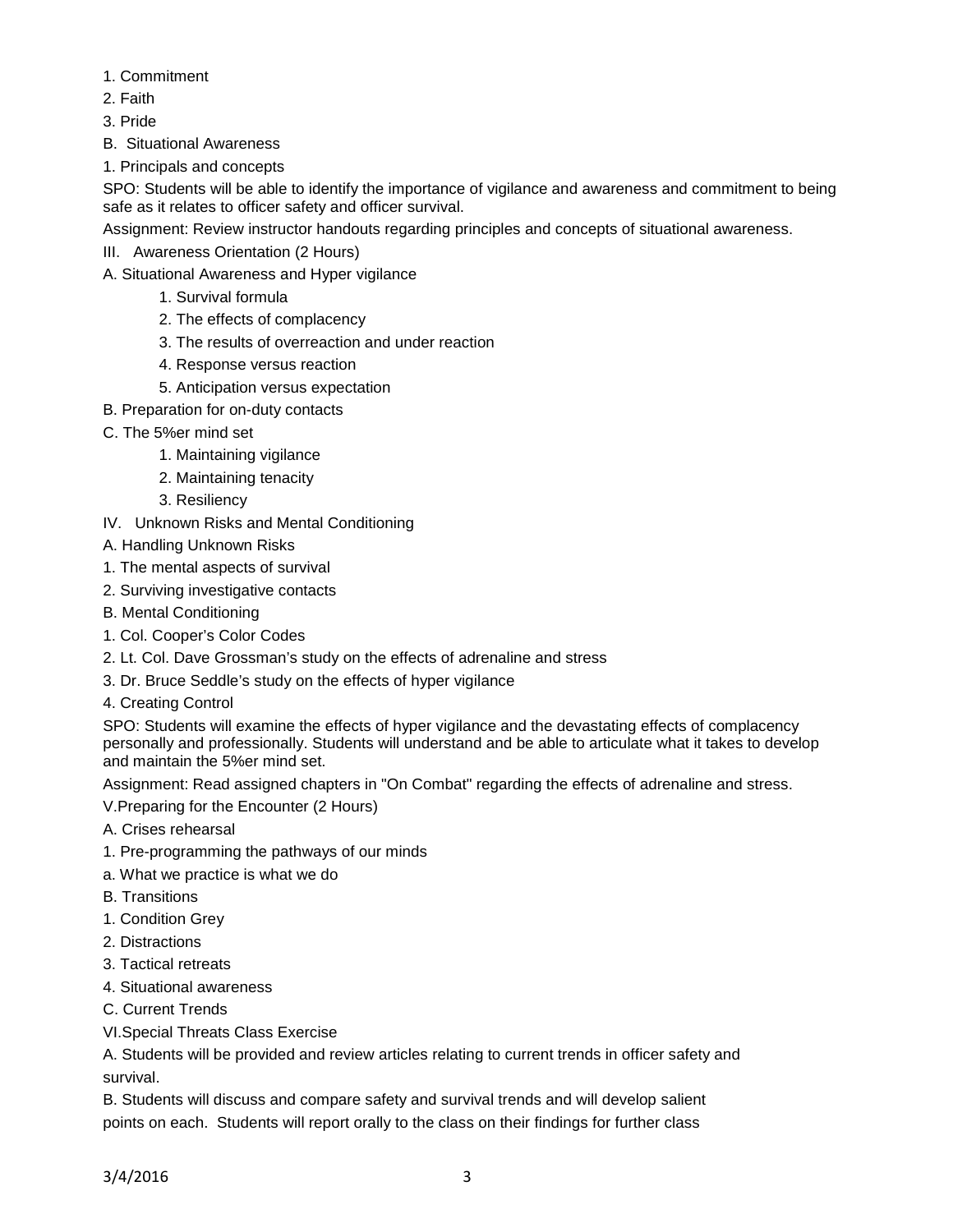discussion.

VII. Other Environments

A. Off duty survival

- 1. Teaching our loved ones
- 2. Maintaining the edge off duty

B. Court room survival

SPO: Students will report orally to the class on their findings on safety and survival trends for further class discussion.

Assignment: Review articles given in class related to current trends in officer safety and survival.

VIII.Surviving High Risk Contacts (1 Hour)

A. Emotionally Disturbed Persons

- 1. Influences
	- a. Drugs and alcohol
	- b. Mental conditions
	- c. Medical conditions
- B. Contact with gang members
	- 1. What to look for
	- 2. What gang members respect
	- 3. Talking with gang members
	- 4. Body language

SPO: Students will be exposed to elements involving the criminal culture specifically emotionally disturbed or impaired persons and gang members. They will be able to articulate the mindset and keys needed by the officer to overcome and survive contacts with these criminal sub-cultures.

Assignment: Review instructor handouts regarding successful interaction with gang members.

IX. Psychological Survival For Officers (1 Hour)

- A. Recognizing the effects of stress
- 1. Welcome to Hell!
- B. Decompressing
- 1. Techniques to relax
- C. Balance
- 1. Keeping our lives in tune
- 2. Maintaining balance
- X. Class Close
- A.Summary

B.Questions

C.Positive Influence

SPO: Students will be able to discuss the importance of developing basic survival components for surviving a critical incident. They will also be able to recognize the effects of stress and hyper vigilance and its toll on our human systems

Assignment: Practice stress relieving techniques taught in class.

XI. Introduction / Sudden Attack Survival Class Exercise (1 Hour)

A. Defining an ambush or a sudden attack.

B. Discuss techniques they may utilize to survive an ambush

SPO: The students will participate in group sessions each group will report their findings and the class will come to a consensus on a working definition for what a modern day ambush is.

Assignment: Review techniques, discussed in class, that a student could utilize in order to survive an ambush.

XII.Principles and Philosophy (4 Hours)

A. Modern day ambush tactics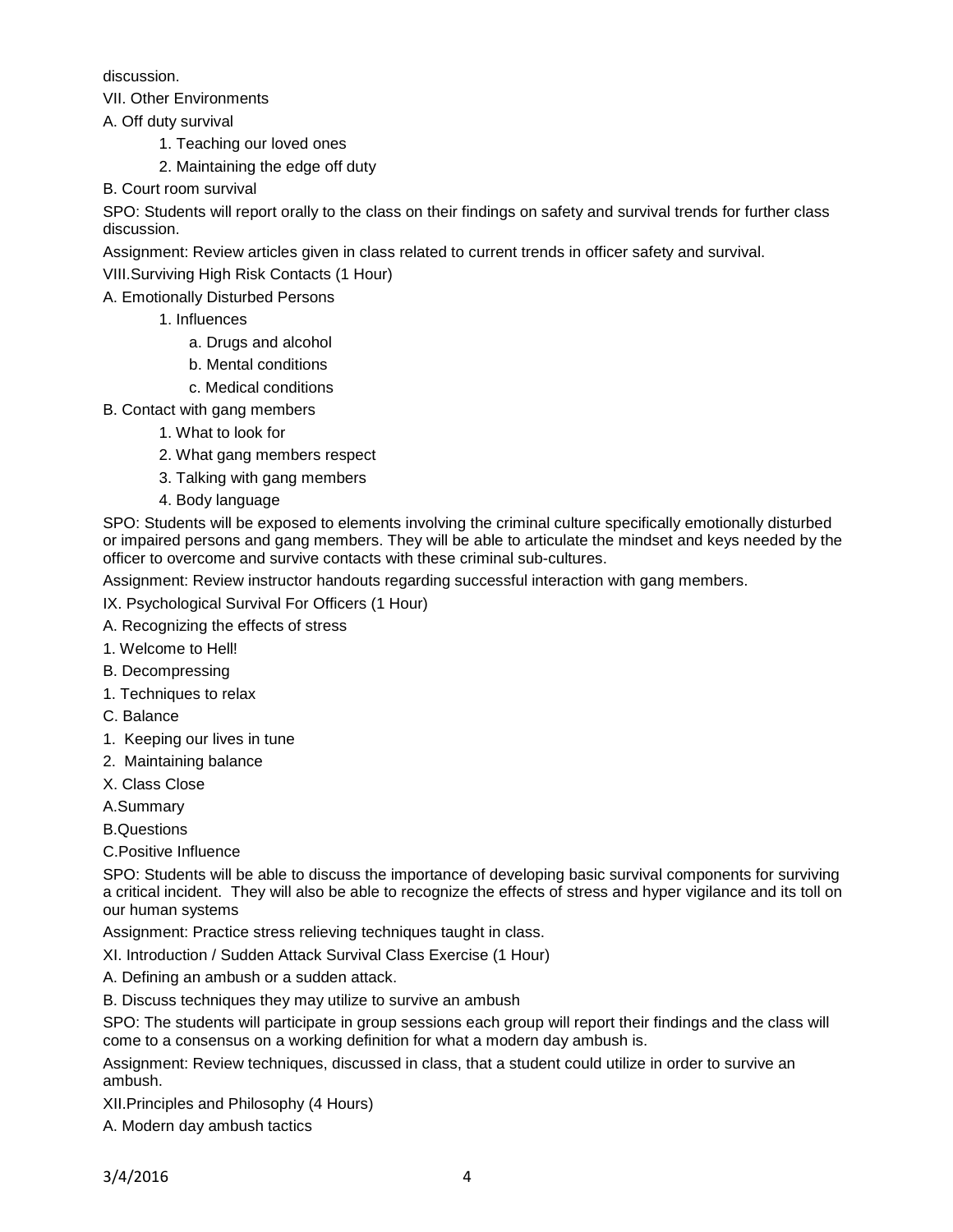- B. The survival mind Set
	- 1. Avoiding pitfalls
	- 2. Creating survival skills
- C. Tactical retreat versus a retreat
	- 1. Definition
- D. 4-seconds to live
- 1. The Stacy Lim story
- XIII. Lessons Learned
- A. Anticipation versus expectation

1. Definition

- B. Our minds and managing fear
	- 1. Causes of fear
	- 2. Turning fear into action
- C. The tactical survival star
	- 1. Preparation and action
- D. Planned, practice, responses
- 1. Preparation versus paranoia
- XIV. Ambush Tactics
- A. Positioning
- 1. Use of Angles
- B. OODA Loop
- 2. Mind mapping
- C. A plan for winning
- D. Counter ambush tactics
- 1. Field techniques
- E. Preparing for armed encounters
- 1. Pre-programming the pathways of our minds
- F. Commitment
- G. Response versus reaction
- 1. Definition
- XV. Surviving a Sudden Attack or Ambush
- A. Attackers Strategy
- B. Our Actions
- 1. Tactical Considerations
- C. Color Zones
- 1. Staying Vigilant
- D. Fighting through hell
- E. The 5 physiological reactions to adrenalin
- 1. Autogenic breathing
- XVI. Case Studies
- A. Officer Daryl Black Incident, Long Beach
- 1. Background and outcomes
- 2. Lessons Learned
- B. Officer Yap and Officer Wade incident, Long Beach
- 1. Background and outcomes
- 2. Lessons Learned
- C. Rock Hill Incident
- 1. Background and outcomes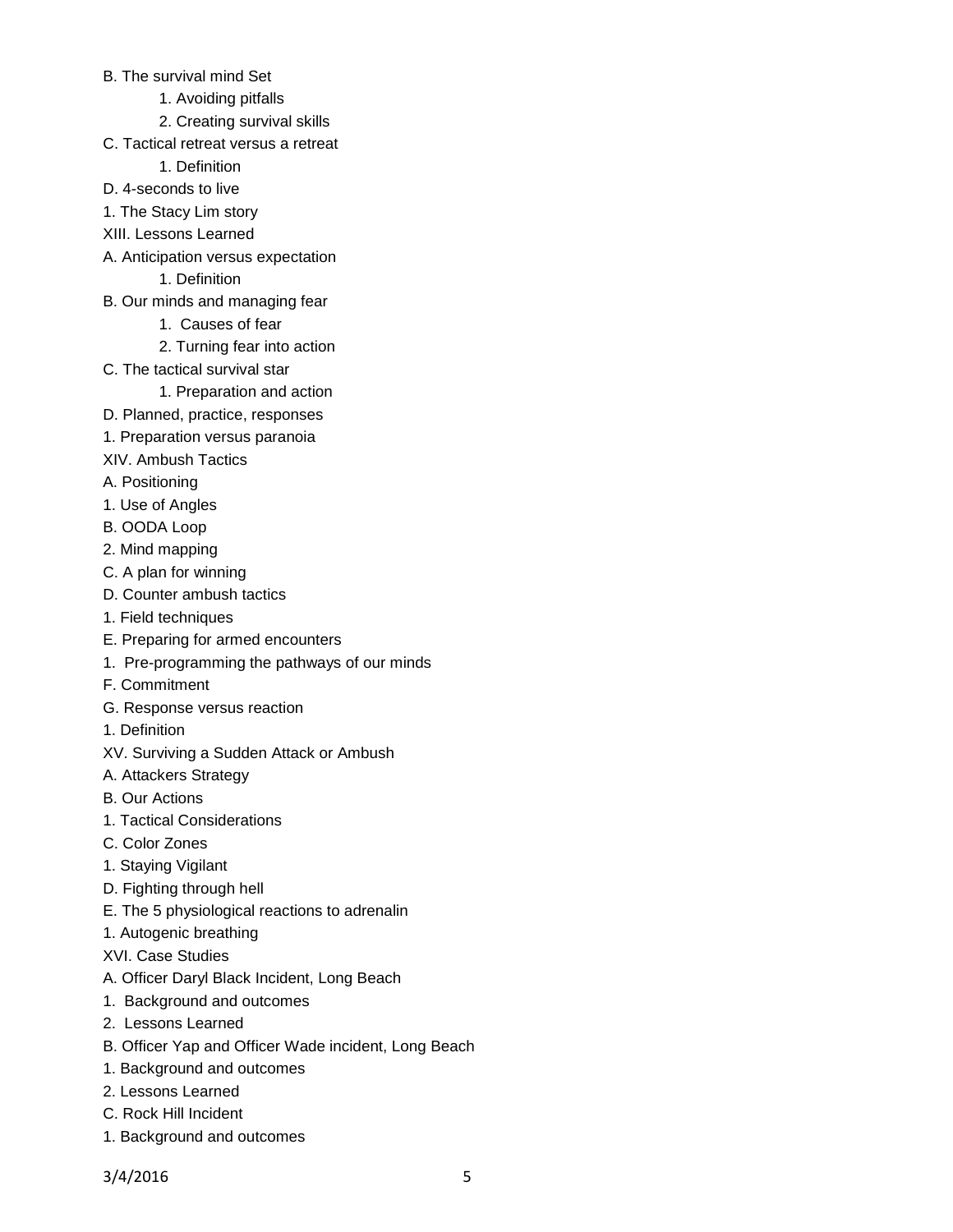- 2. Lessons Learned
- D. Ukiah Incident
- 1. Background and outcomes
- 2. Lessons Learned
- XVII. Regional Case Studies
- A. Utah
- B. Nevada
- C. Texas
- D. Montana
- E. Tennessee
- F. Vermont
- H. Montana Chase Shootout (I.L.D.)
- I. Tennessee Ambush (I.L.D.)

SPO: Students will be exposed to modern day ambush tactics that are being utilized against law enforcement. Students will be able to articulate the difference between a tactical retreat and a retreat. Assignment: Review instructor handouts regarding physiological reactions to adrenalin.

- XVIII. Hostile Contacts (11 Hours)
- A. Wolf pack attacks
	- 1. Recognition set up
- B. Multiple attackers
	- 2. Tactics to survive
- XIX. The Warrior Mind Set
- A. The 7 C's for survival
- B. Body Language
	- 1. Aggressive indicators
- C. The warrior mind set
	- 1. Disciplining the mind
- XX. California Case Studies
- A. Northern California
- 1. Shasta County Sheriff
- 2. Calaveras County Sheriff
- 3. Red Bluff's Police Department
- 4. Oakland Police Department
- 5. Sacramento Police Department
- 6. CHP I-580 Golden Gate Area Office
- B. Central California
- 1. East Palo Alto Police Department
- 2. Salinas Police Department
- 3. Seaside Police Department
- 4. Greenfield Police Department
- 5. CHP San Luis Obispo Area Office
- C. Southern California
- 1. La Habra Police Department
- 2. Long Beach Police Department
- 3. Los Angeles Police Department
- 4. Los Angeles County Sheriff
- 5. Riverside County Sheriff
- 6. National City Police Department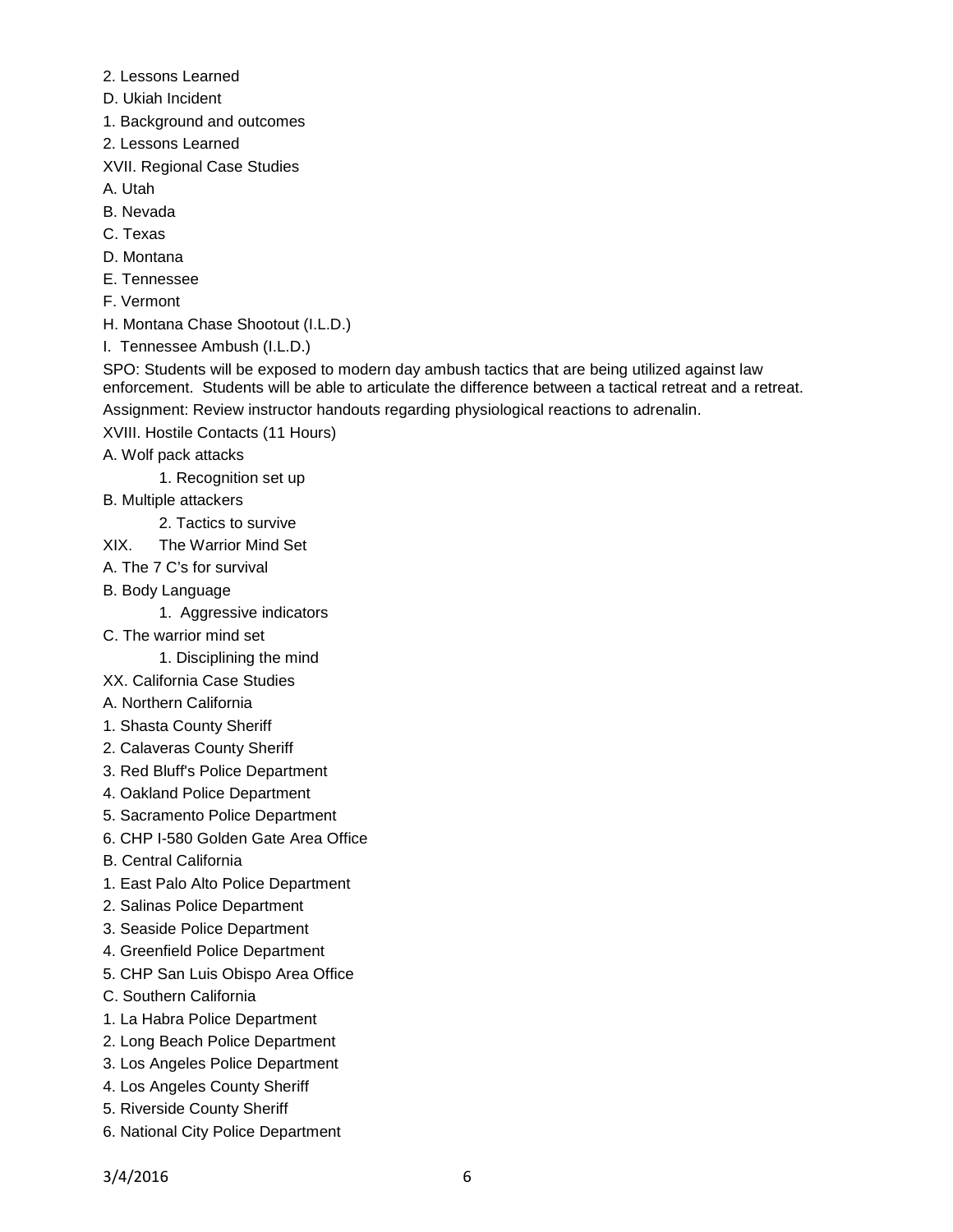- XI. Class Close
- A. Summary
- B. Final Questions
- C. Contact Information
- D. Positive Influence
- E. Evaluations

SPO: Students will be able to list aggressive indicators and will be exposed to the 7C's for survival. Assignment: Review instructor handouts concerning body language and aggressive indicators.

## **METHODS OF INSTRUCTION:**

Lecture Lab Scenario Training Skills Demonstration Audio/Visual Aids **Discussion** 

# **METHODS OF EVALUATION:**

CATEGORY 1 - The types of writing assignments required: Percent range of total grade: 20 % to 25 % Written Homework Reading Reports CATEGORY 2 - The problem-solving assignments required: Percent range of total grade: 25 % to 30 % Homework Problems Field Work **Quizzes** CATEGORY 3 - The types of skill demonstrations required: Percent range of total grade: 25 % to 45 % Class Performance/s Performance Exams CATEGORY 4 - The types of objective examinations used in the course: Percent range of total grade: 10 % to 25 % Multiple Choice True/False

## **REPRESENTATIVE TEXTBOOKS:**

Required:

Dave Grossman. On Combat. Warrior Science Publication, 2011. Or other appropriate college level text. ISBN: 978-0964920545

Reading level of text, Grade: 12Verified by: Doug Achterman

Other textbooks or materials to be purchased by the student:

Remsberg, Charles. Blood Lessons: What Cops Learn from Life-or-death Encounters. San Francisco, Calif.: Calibre, 2008.

Sherwood, Ben. The Survivors Club: The Secrets and Science That Could Save Your Life. New York: Grand Central Pub., 2010.

Instructor Handouts